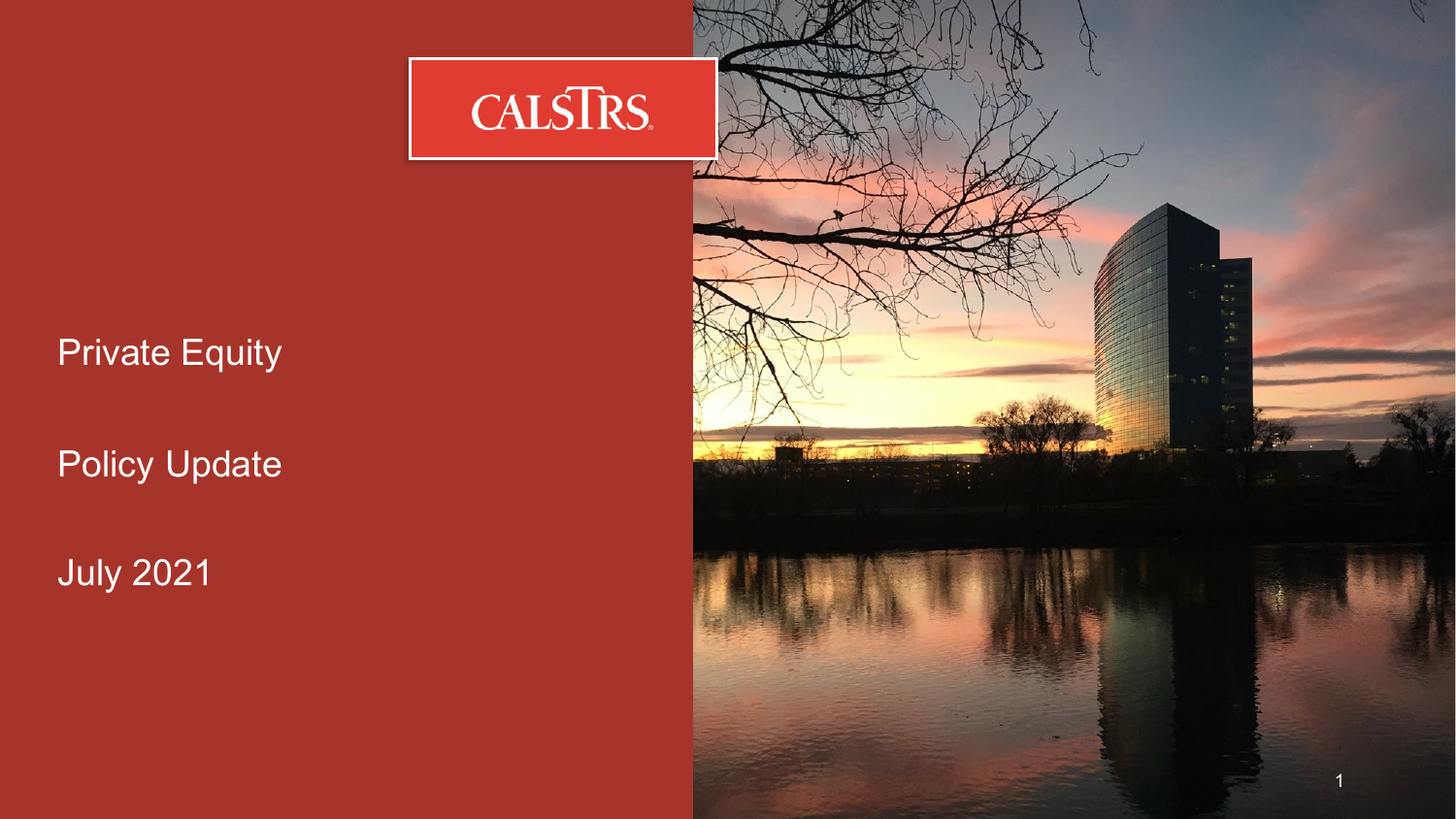# **Private Equity Policy Changes - Overview**

**1. Collaborative Model Considerations**

**2. Increase Delegation of Authority Limits**

**3. Expand Co-Investment Flexibility and Improve Competitiveness**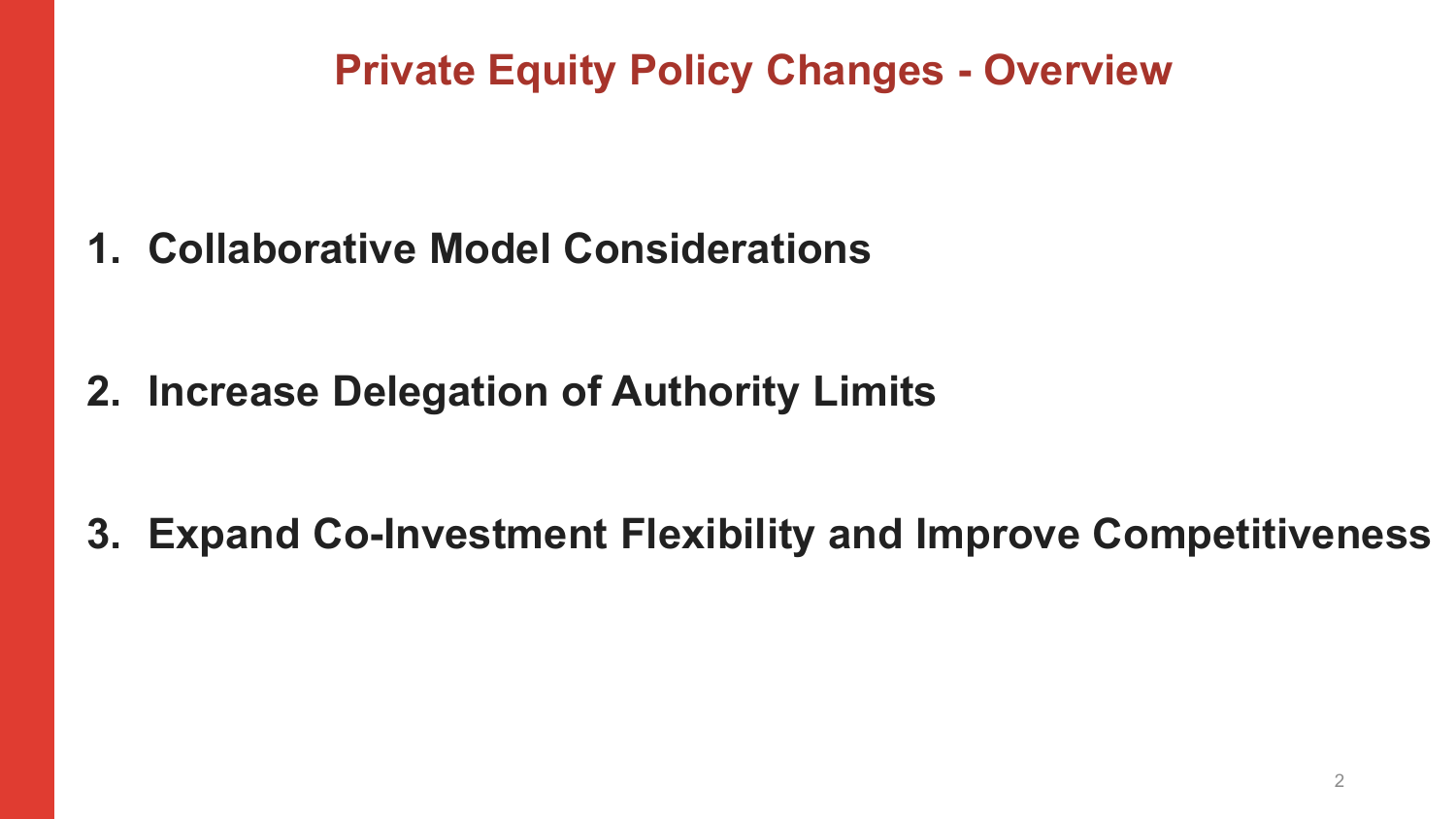## **1. Collaborative Model Considerations**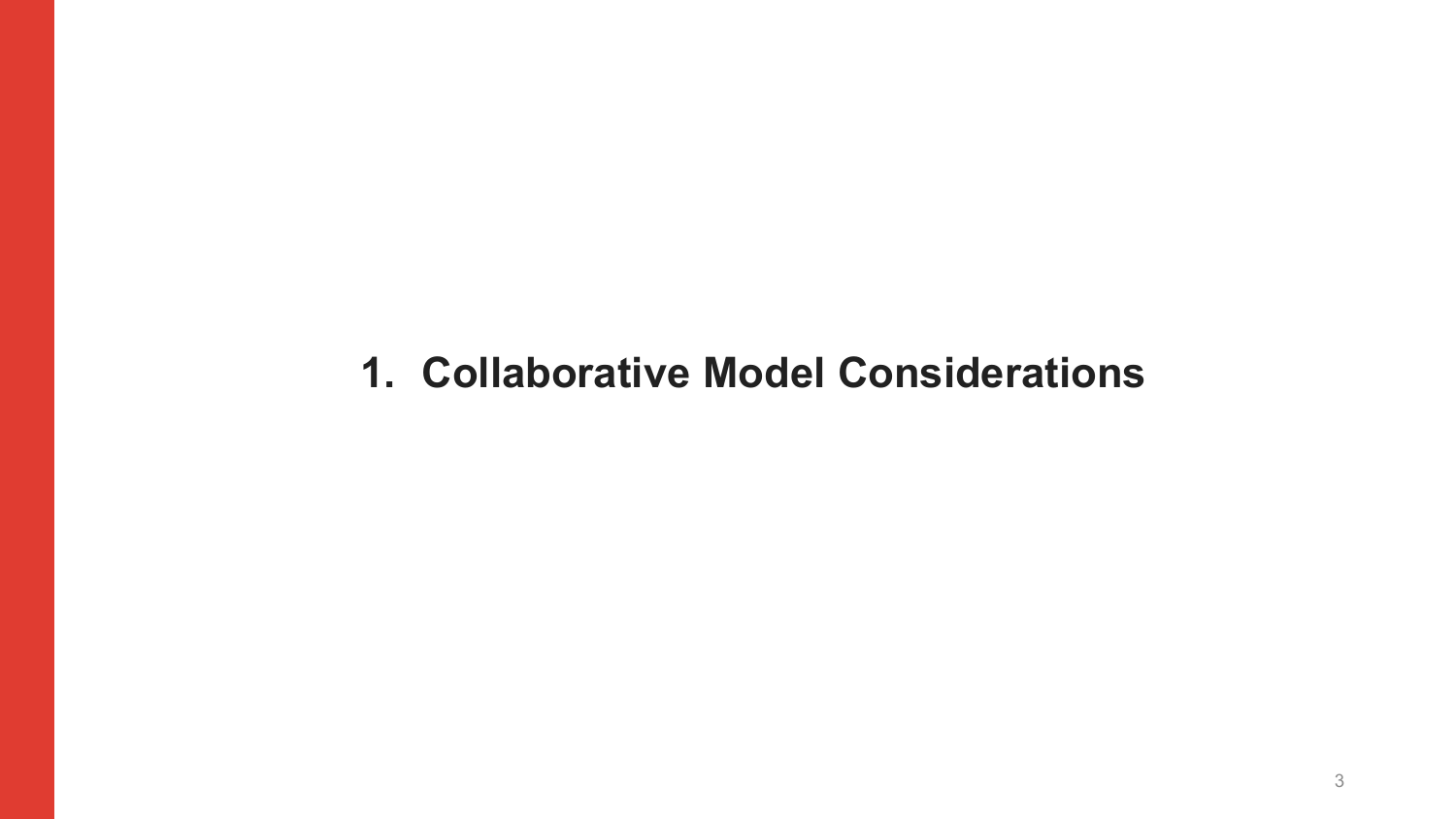# **Co-Investment Initiative NEEDS**

- Relationships (Investment Partners) & Reputation
- Knowledge & Experience; Expanded Capabilities
- Resources (Human Capital)
- Flexibility, Buy-in, Culture
- Time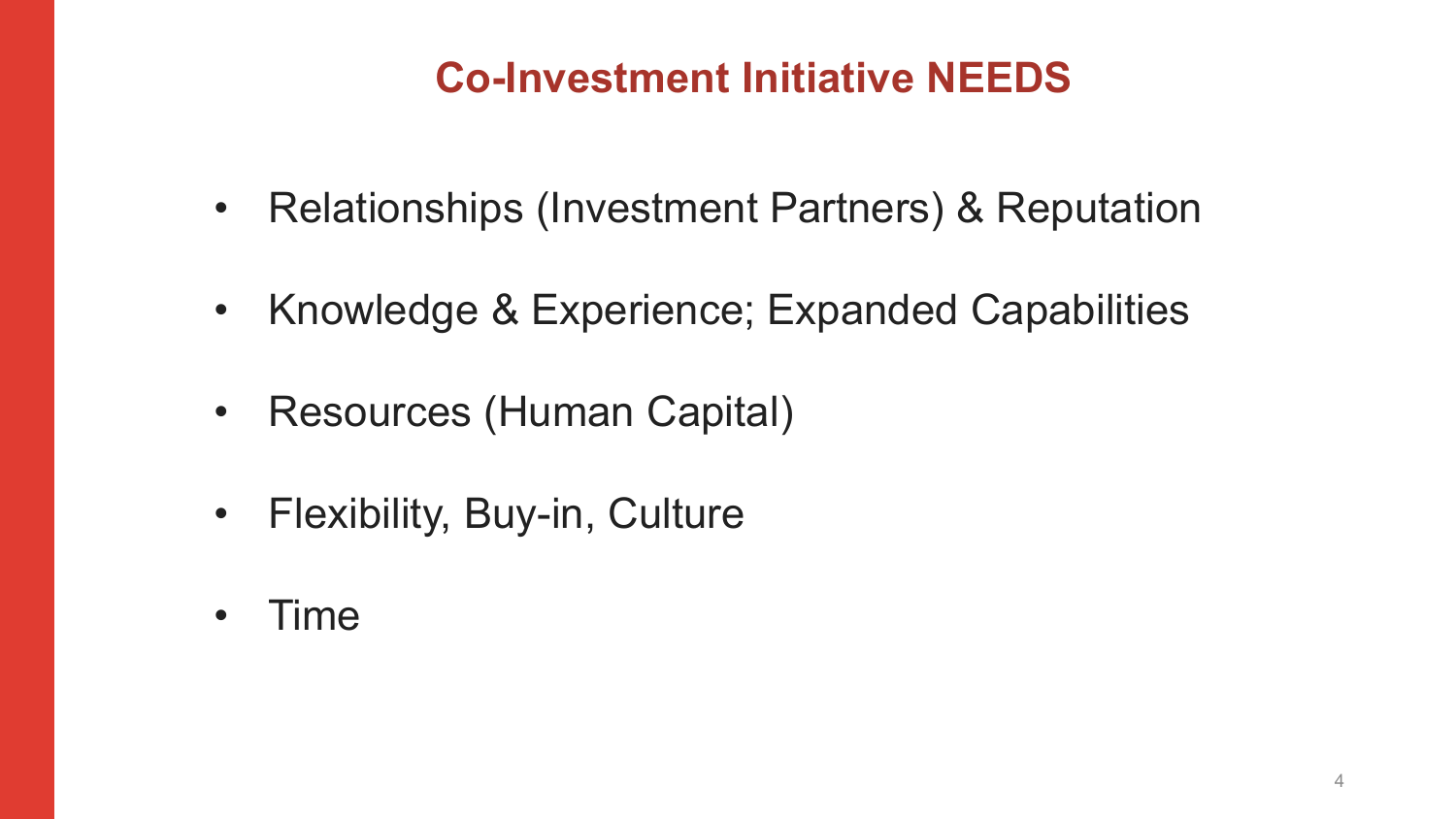# **Co-Investment Pacing Ramp-up**



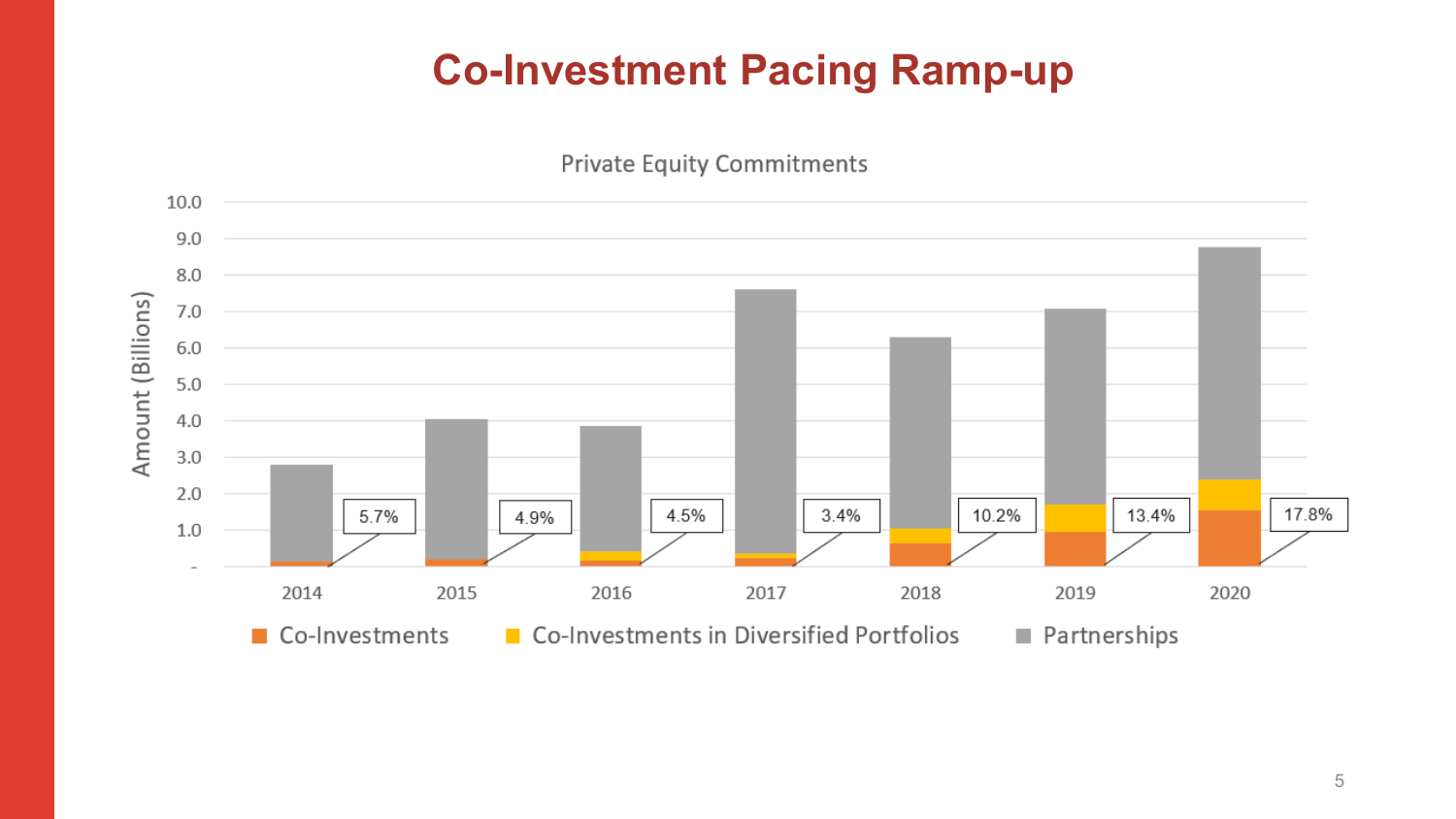## **Private Equity Co-Investment Performance**

| Trailing Returns - 12/31/2020 | 1 Year   | 3 Year  | 5 Year  | 10 Year | <b>NAV</b> |
|-------------------------------|----------|---------|---------|---------|------------|
| Co-Investments                | 38.8%    | 24.7%   | 21.7%   | 15.2%   | \$5.4B     |
| Partnerships                  | 25.0%    | 15.7%   | 14.6%   | 12.3%   | \$27.9B    |
| <b>Delta</b>                  | $+13.9%$ | $+9.0%$ | $+7.2%$ | $+2.9%$ |            |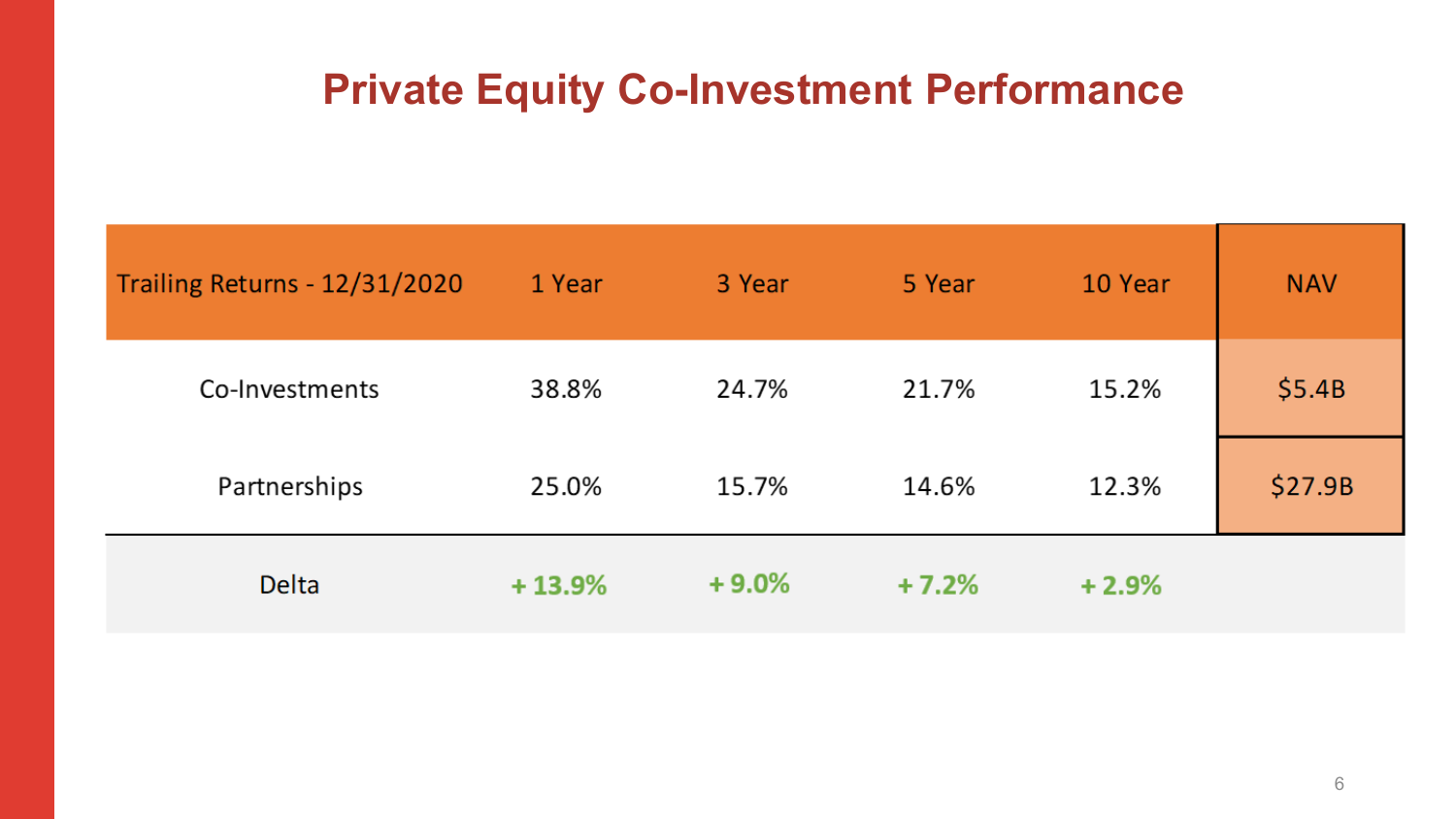# **Private Equity Org Chart**

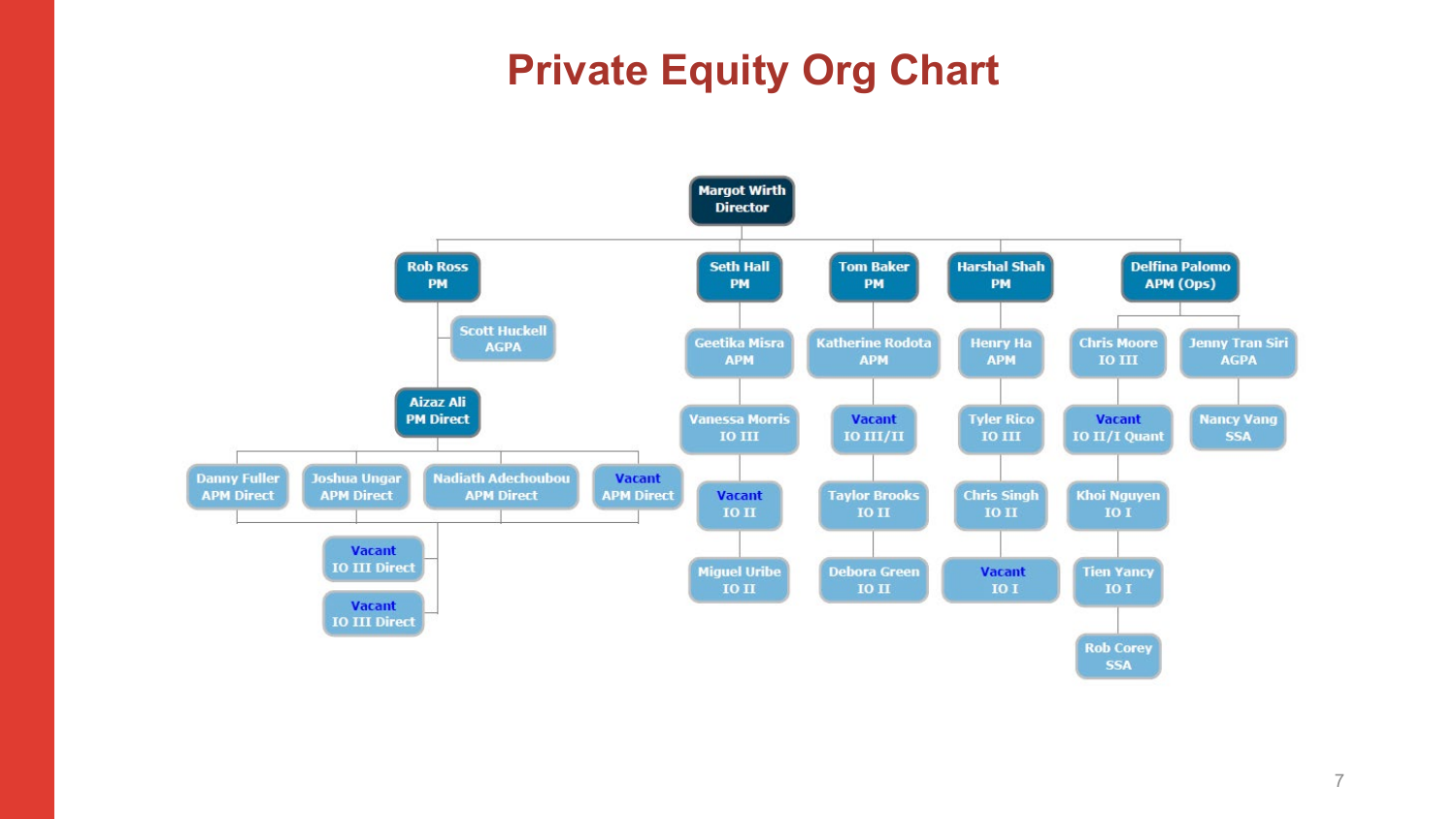## **Private Equity Team**







勤策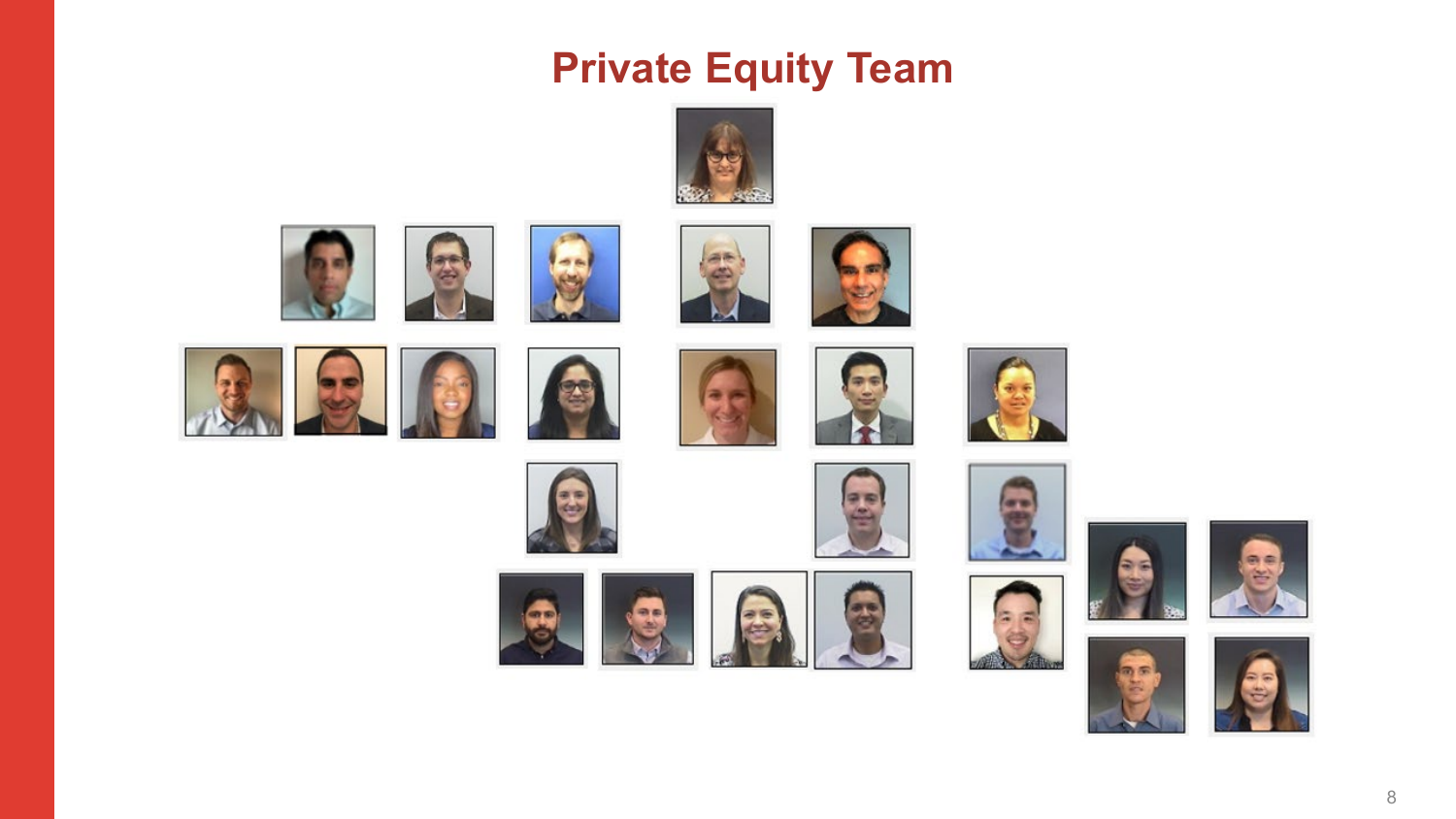#### **2. Increase Delegation of Authority Limits**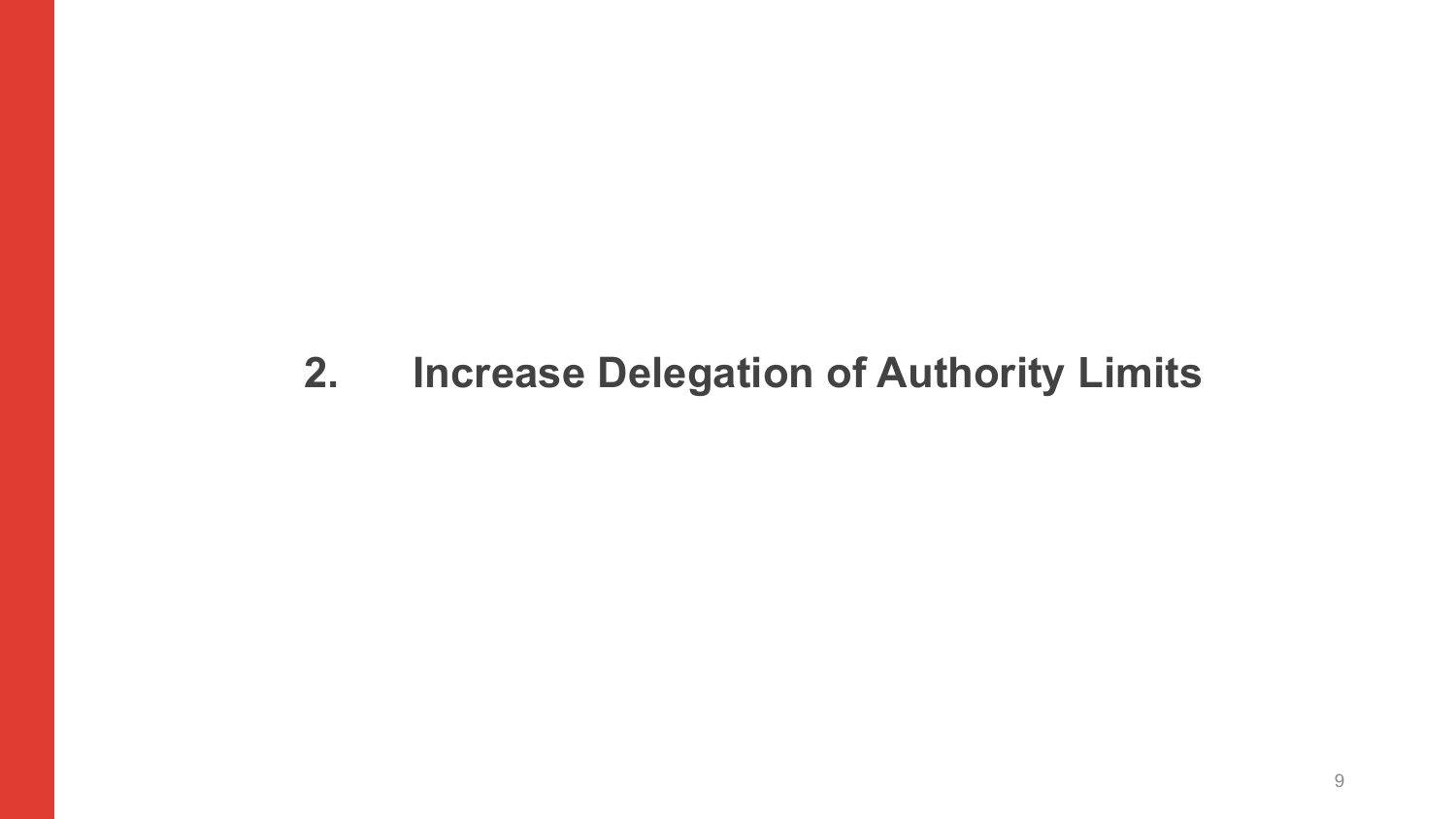## **Partnerships: Position Size Limit Relative to PE NAV**

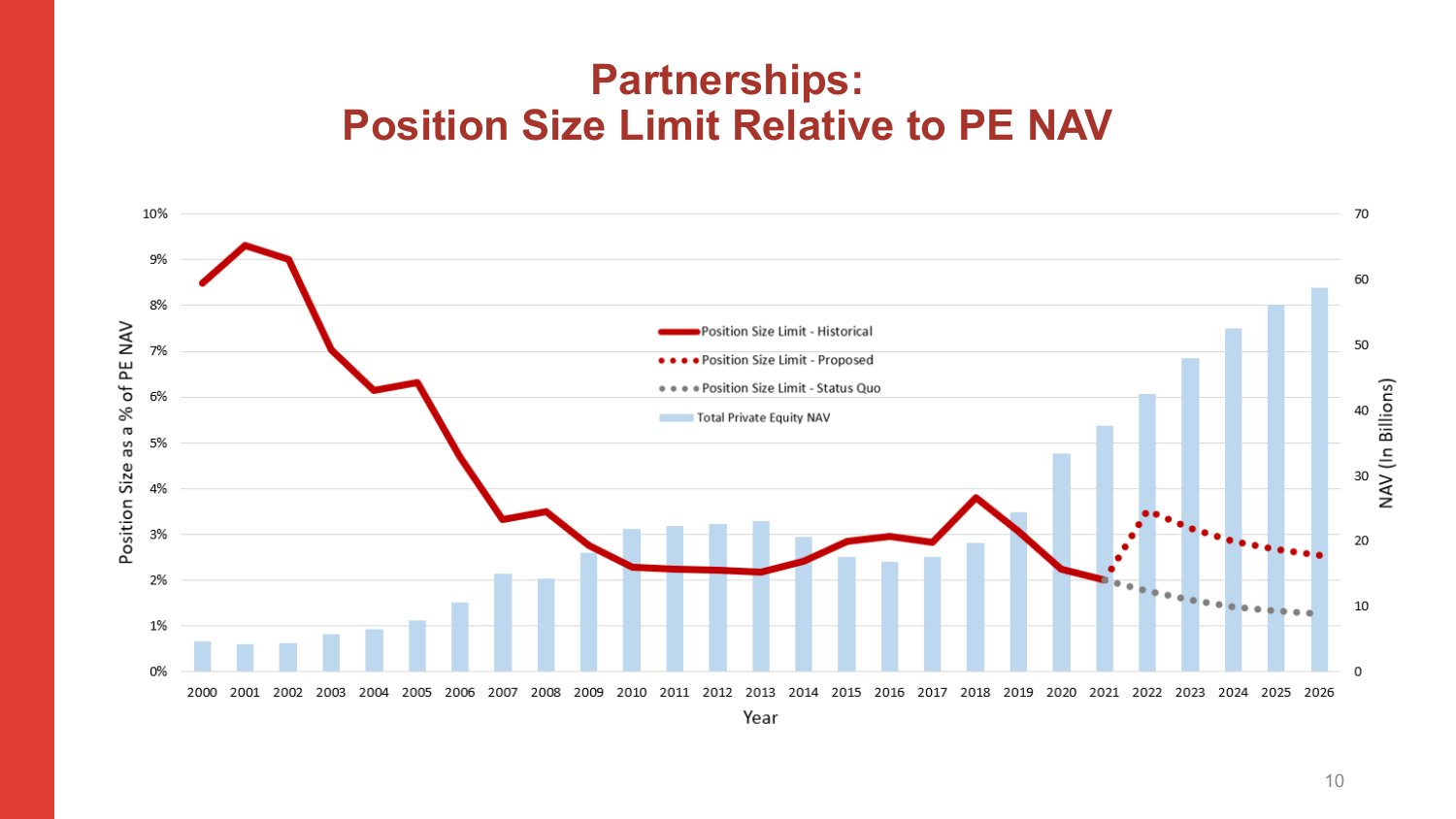#### **Co-Investments: Position Size Limit Relative to Co-Investment NAV**

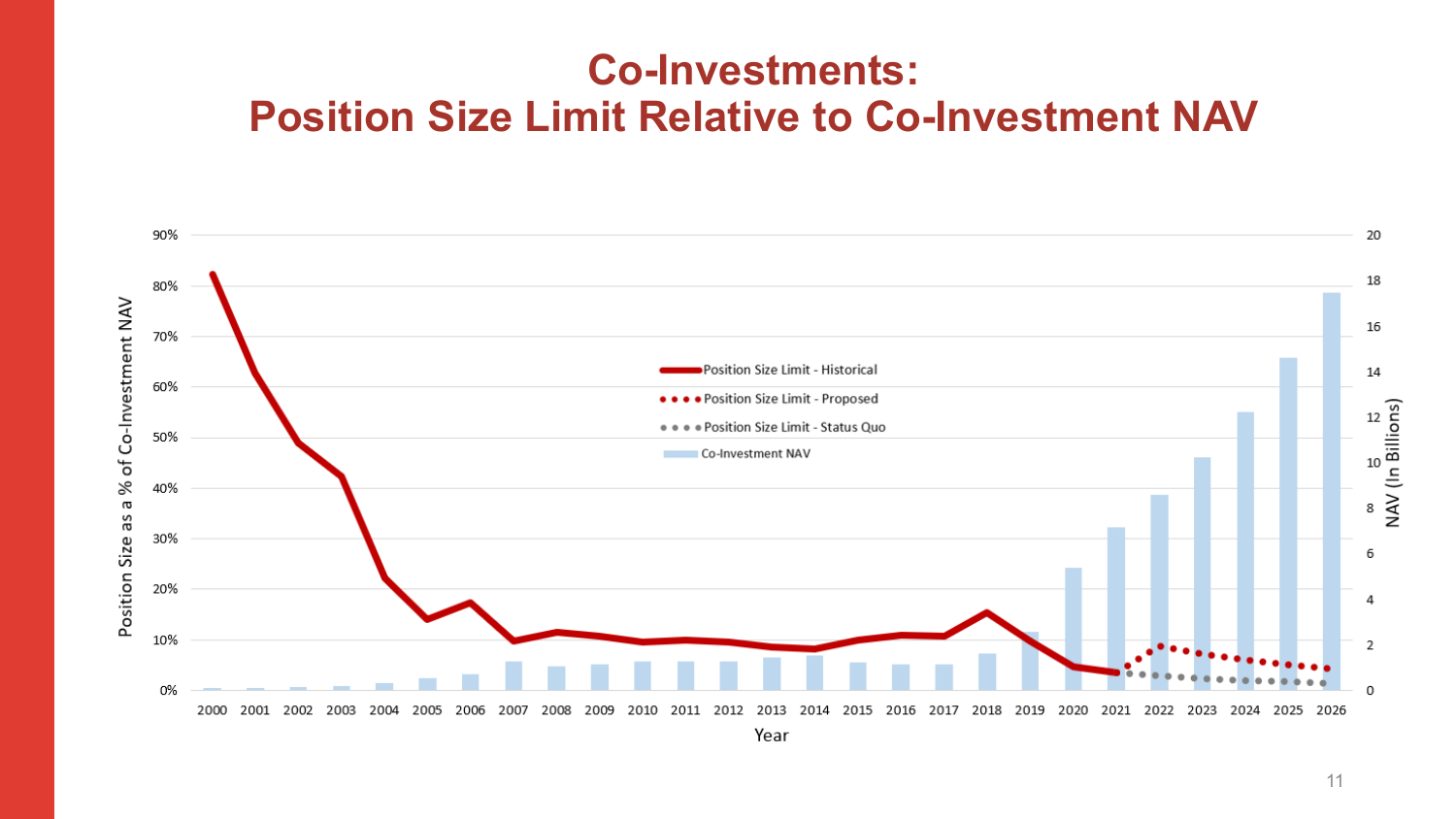# **3. Expand Co-Investment Flexibility and Improve Competitiveness**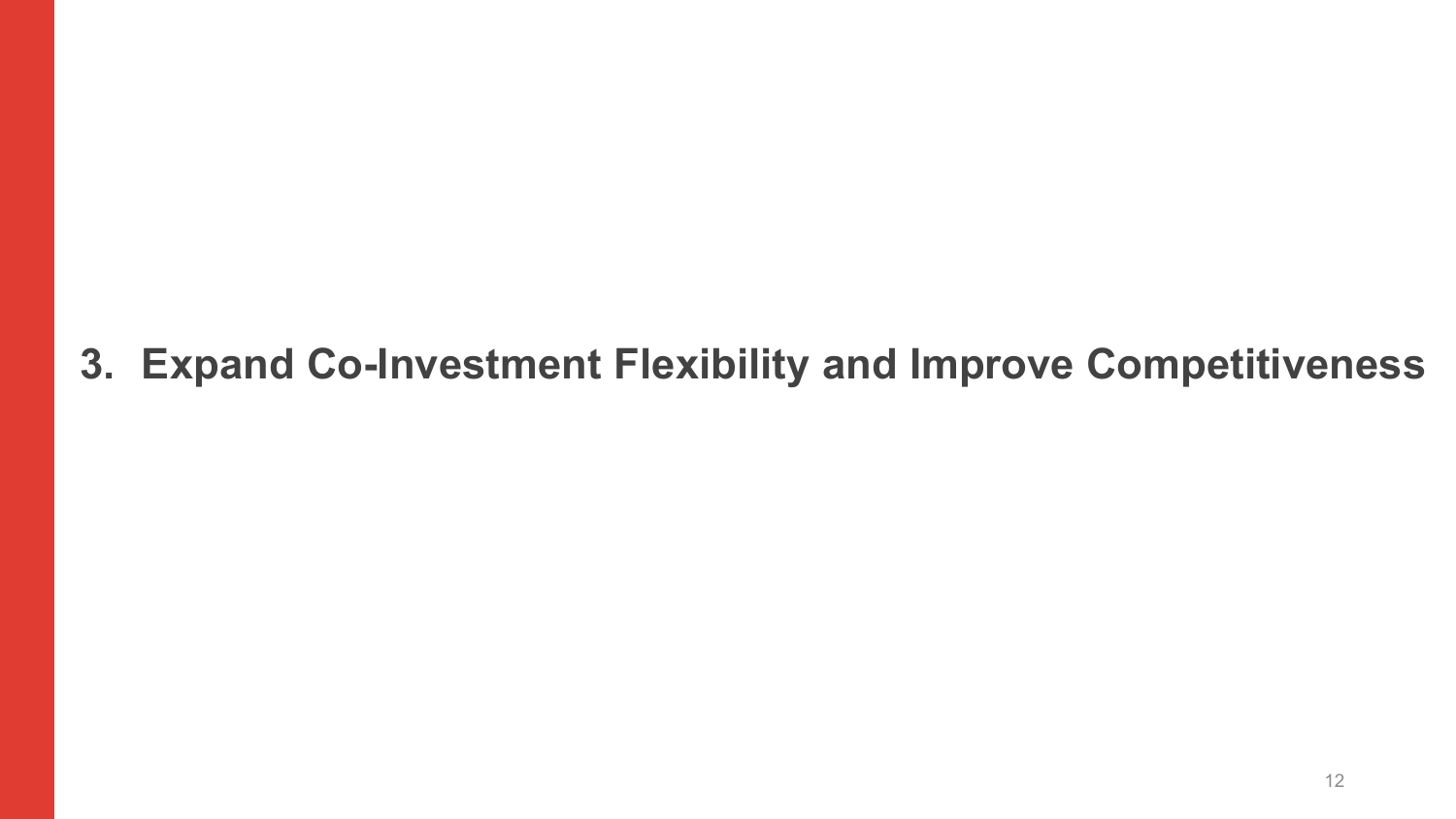



'Best in Breed' Large Private Equity Programs

#### **US Public Pension Funds**

**CalSTRS PE**

**CalSTRS PE** 

'Best in Breed' Large Private Equity Programs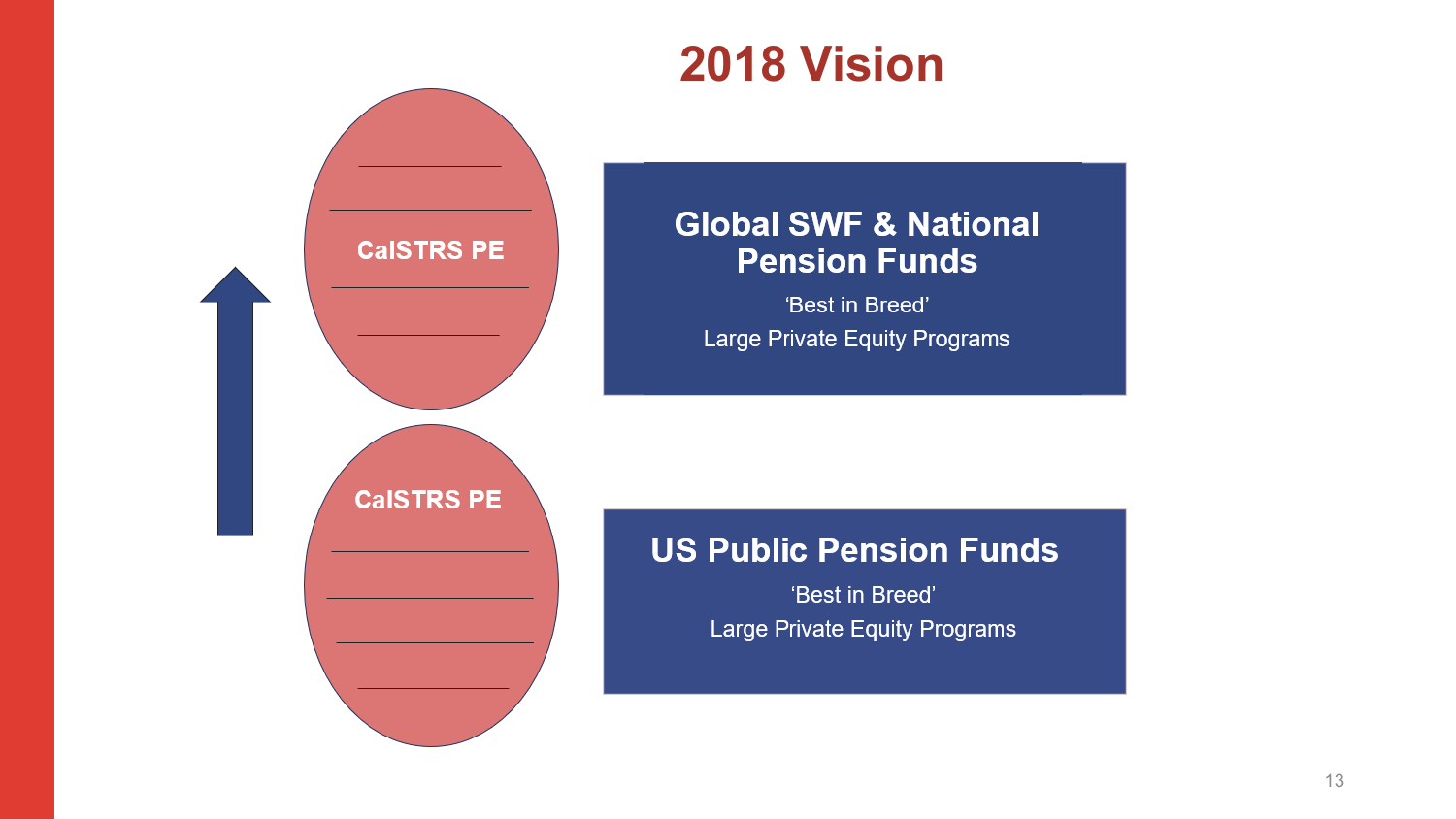## **PE Co-Investment Program Evolution**

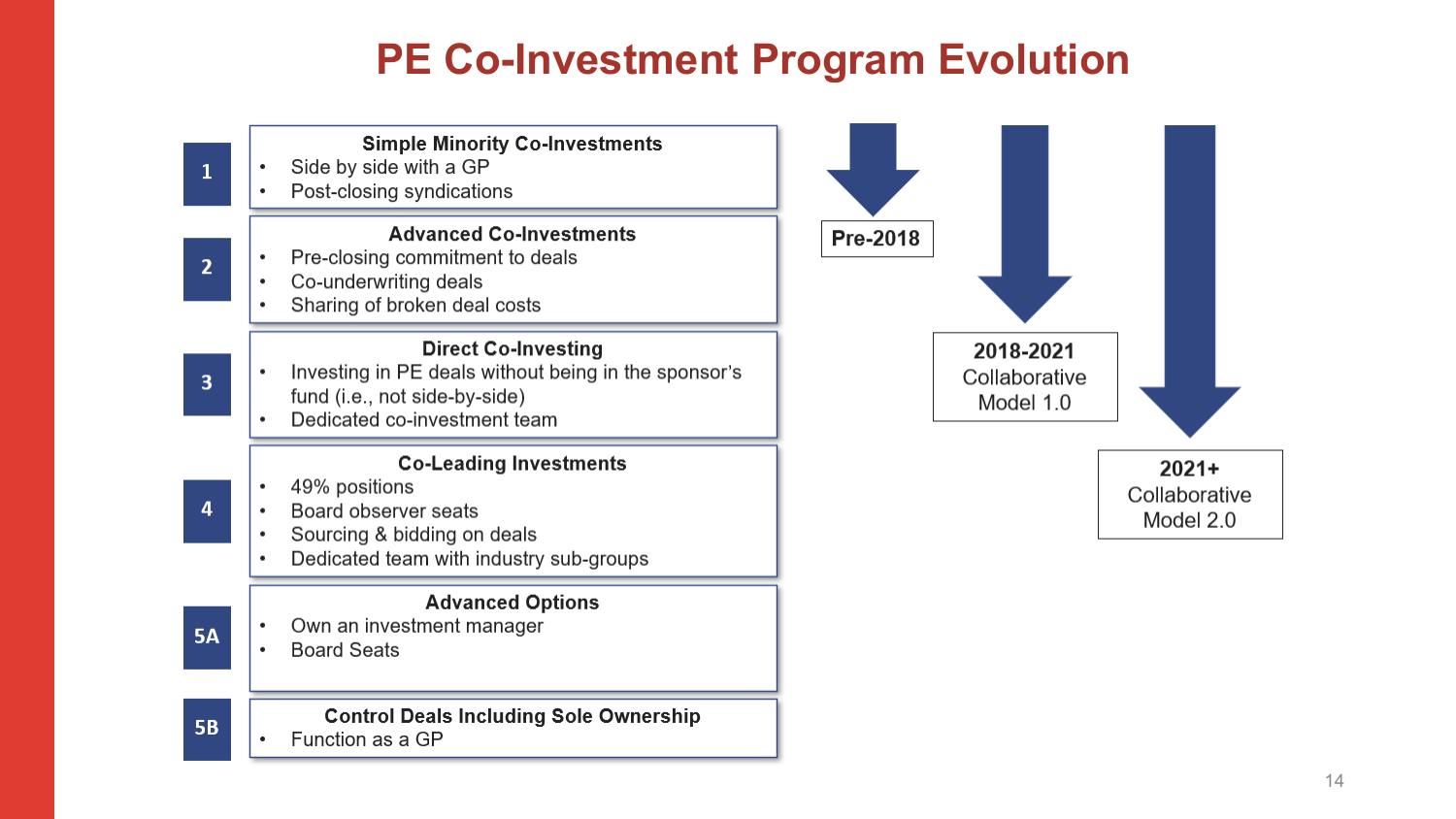### **CalSTRS Private Equity Program Co-Investment Complexity Profile**

Pre-2018



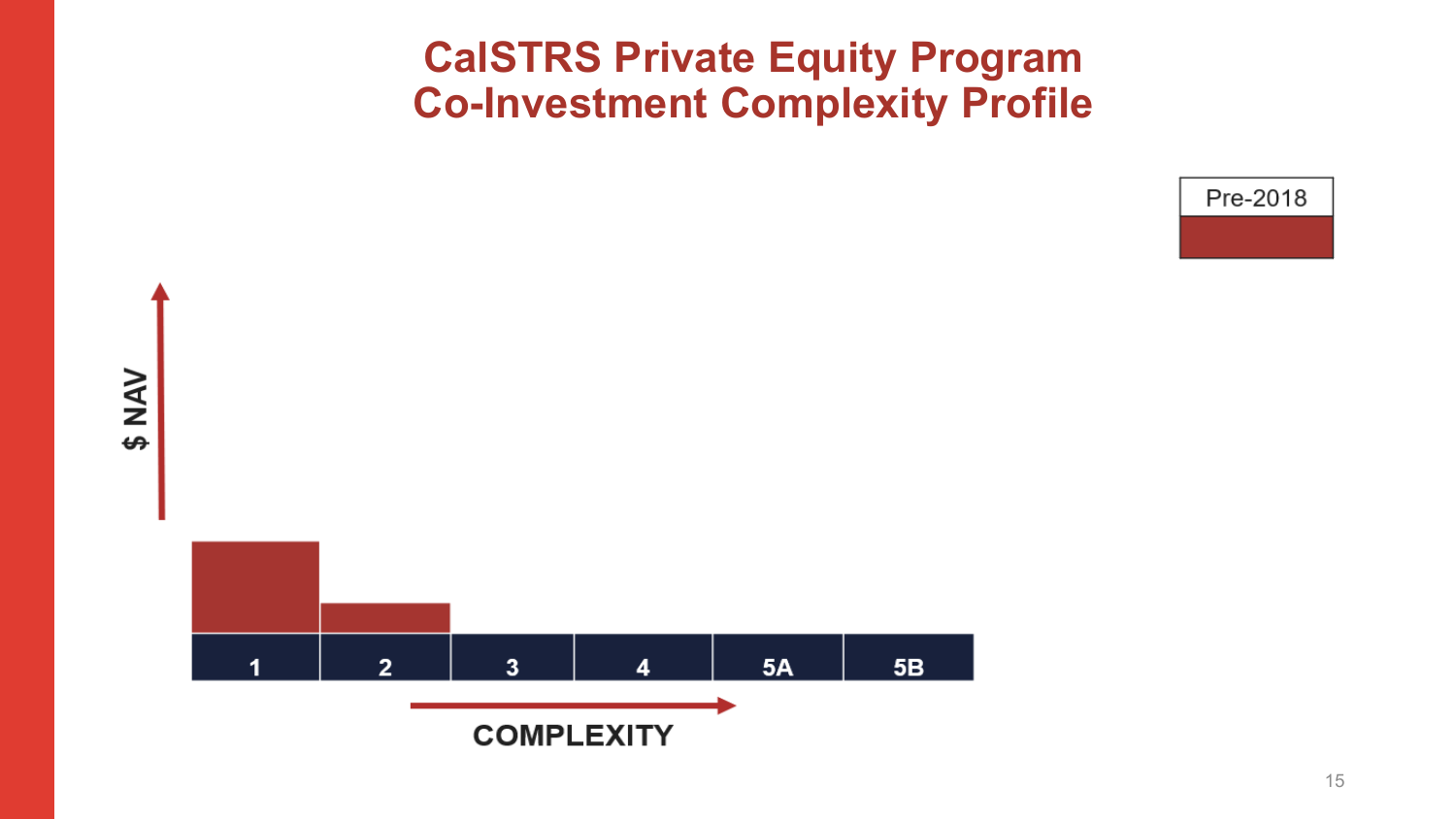## **CalSTRS Private Equity Program Co-Investment Complexity Profile**





16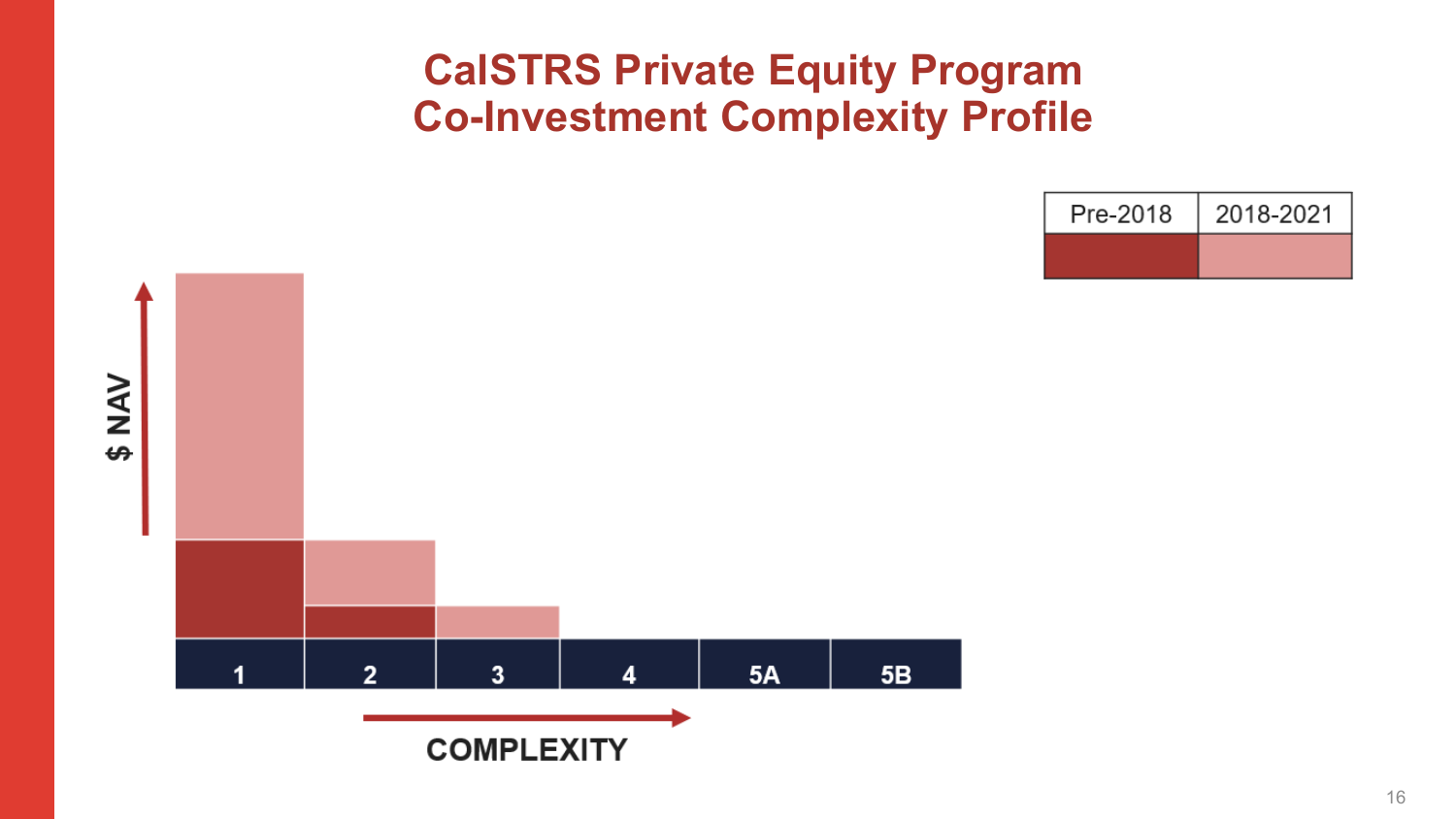## **CalSTRS Private Equity Program Co-Investment Complexity Profile**

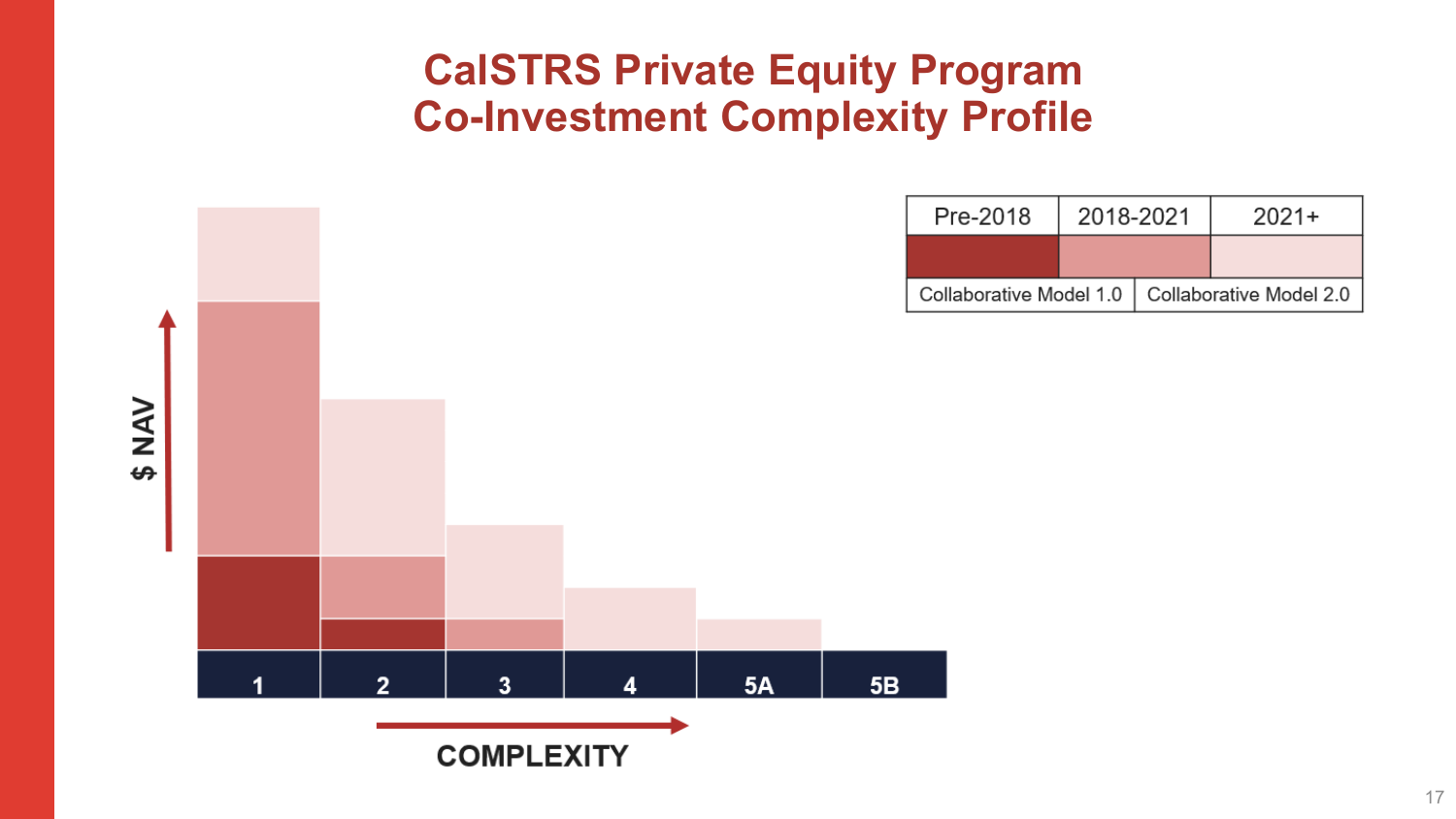## **Co-Invest Process Streamlining**

*Waive IF requirement when investing alongside existing investment partners*

- Parity with Global Funds
- Faster Closing
- Wider Funnel
- More Competitive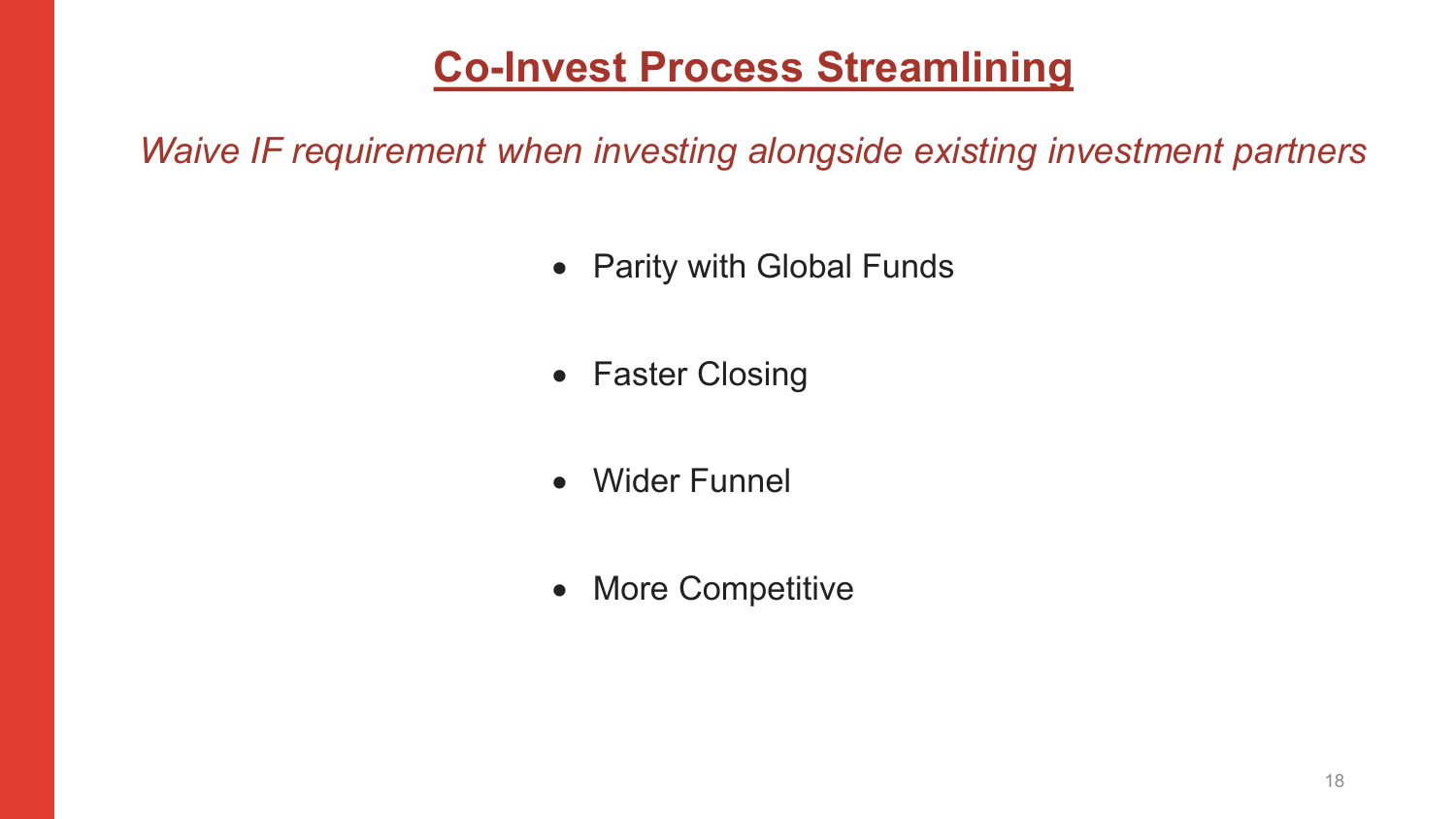## **Broaden Co-Investment Funnel**

*Co-invest alongside institutional partners who are not existing investment partners*

- Parity with Global Funds
- Wider Funnel
- Future Optionality
- Forerunner to Industry Sector Specialization